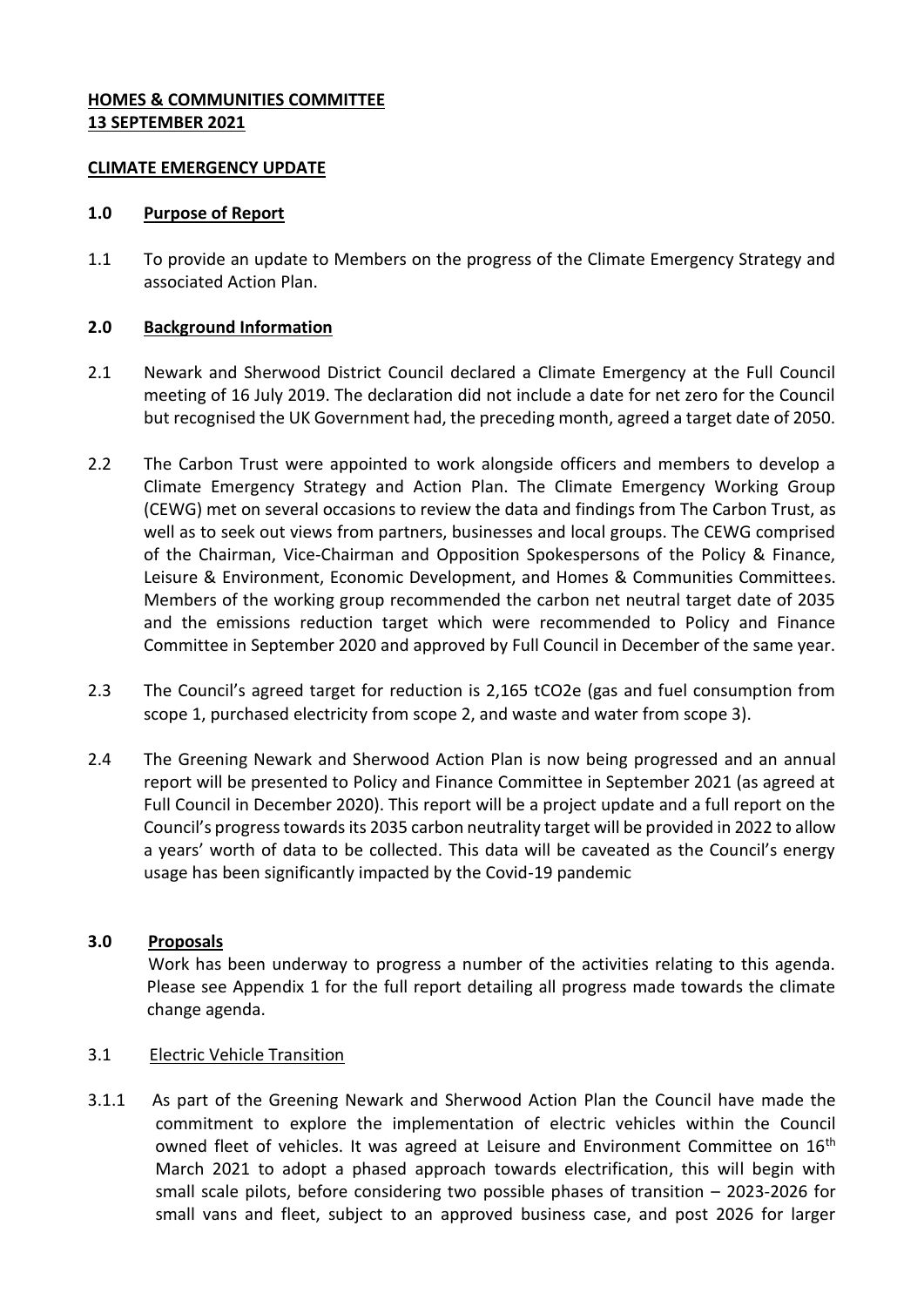vehicles, subject to vehicle type specific business cases submitted to Committee for approval.

3.1.2 Approval has been given to replace two vehicles which have reached the end of their useful life, the procurement process has begun and the Council will begin using these in autumn 2021. A project group has been set up to consider the future of Brunel Drive Depot and the sites ability to meet the requirements of the Council going forwards. In order to meet these potential requirements, Brunel Drive Depot may need to store more waste and fleet vehicles on site. Also, if the pilot study of the two electric vehicles is successful further electric vehicles will need to be purchased and potentially stored and charged at the location overnight. The project group is currently considering various options to meet the requirements and develop a master plan for the future of the site.

# 3.2 Green Homes Grant Local Authority Delivery Phase 2 (LAD2)

- 3.2.1 A total of £59.95 million grant funding for The Midland Energy HUB has received been received of this the Council have been allocated £724,850 of funding to deliver a project which enables cost saving for householders, carbon reduction, creates green jobs via use of Regional Energy Hubs and ultimately improves the quality of homes by increasing the EPC ratings of the properties.
- 3.2.2 Through the implementation of this project the Council have been able to identify those residents in the district who are most likely in fuel poverty and will benefit most from energy efficiency updates. This also incorporates residents living in the worst quality off gas grid homes contributing towards the phasing out of carbon intensive fossil fuel heating
- 3.2.3 The Council have developed a partnership with Eon to deliver the LAD 2 programme of works due for completion 31st December 2021 comprising of 53 properties from the private market and 20 properties from the Council's housing stock. The latter will be focused on the installation of solar PV to improve EPC ratings of properties from a Band D to a Band C rating, this project will provide low income households with up to £10,000 of environmentally friendly home improvements. Given the large geographical area of Newark and Sherwood District Council and relatively small number we are doing; we have had to focus on two areas. The two areas chosen have the highest percentages of residents living in fuel poverty and multiple deprivation indicators strongly suggesting that most of the households to be targeted have low incomes and will meet the schemes application requirements.

# 3.3 Climate Emergency Project Meetings

3.3.1 A working group of internal members of staff has been set up to encourage the sharing of environmental related actions and activities taking place in various directorates. This meeting currently happens on a quarterly basis. This gives members of staff a forum for sharing good news stories, current workload and carbon reduction and environmentally focused activities, this meeting is also attended by our Communications Team to ensure that the information shared in the project meeting is communicated out through our social media channels.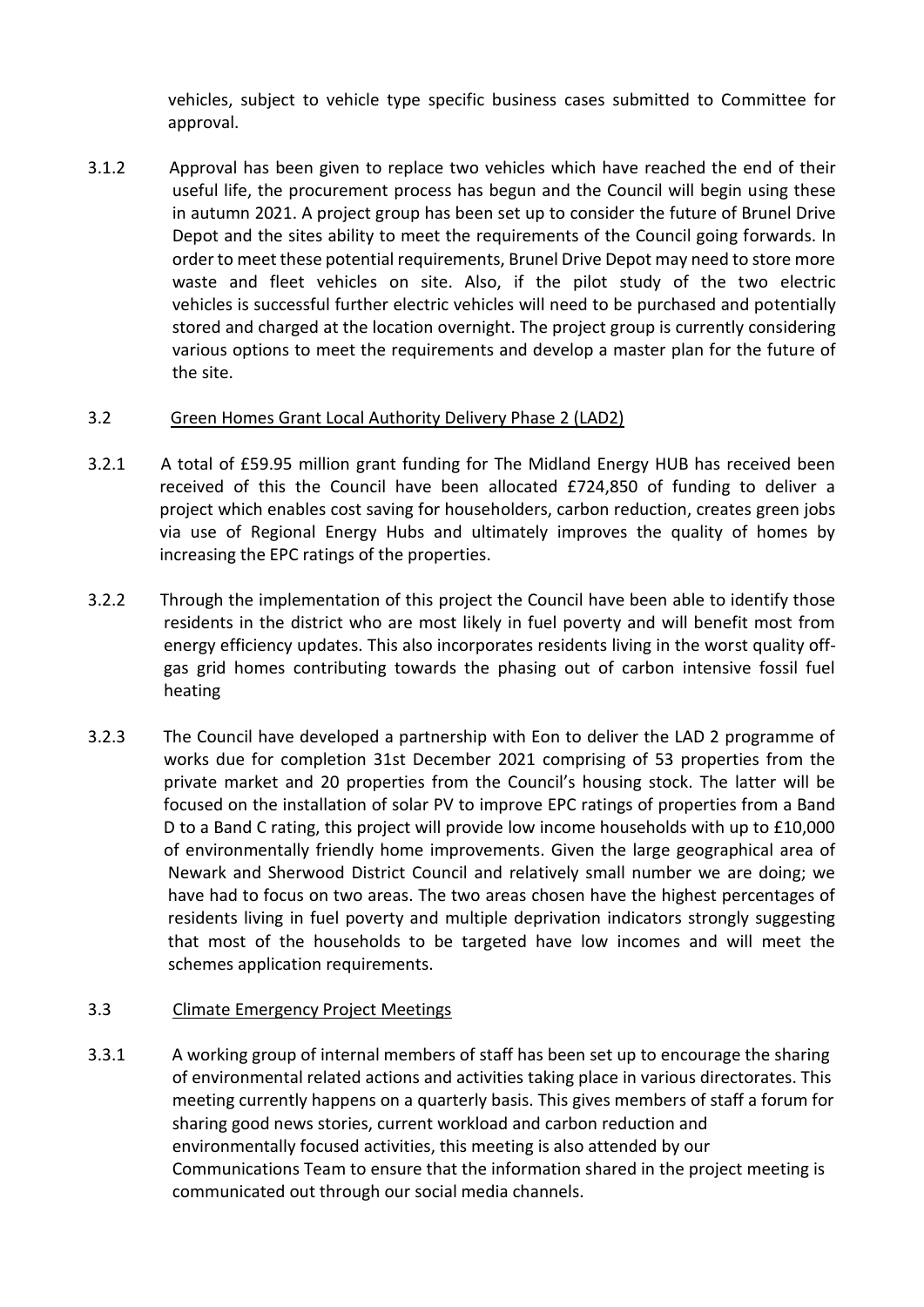## 3.4 Electric Vehicle Transition

- 3.4.1 As part of the Greening Newark and Sherwood Action Plan the Council have made the commitment to explore the implementation of electric vehicles within the Council owned fleet of vehicles. It was agreed at Leisure and Environment Committee on 16<sup>th</sup> March 2021 to adopt a phased approach towards electrification, this will begin with small scale pilots, before considering two possible phases of transition – 2023-2026 for small vans and fleet, subject to an approved business case, and post 2026 for larger vehicles, subject to vehicle type specific business cases submitted to Committee for approval.
- 3.4.2 Approval has been given to replace two vehicles which have reached the end of their useful life, the procurement process has begun and the Council will begin using these in autumn 2021. A project group has been set up to consider the future of Brunel Drive Depot and the sites ability to meet the requirements of the Council going forwards. It is expected that as part of the National Waste and Resources Strategy, Newark and Sherwood District Council will be mandated to collect more waste streams than is currently collected. In order to meet these potential requirements, Brunel Drive Depot may need to store more waste vehicles on site. Also, if the pilot study of the two electric vehicles is successful further electric vehicles will need to be purchased and potentially stored and charged at the location overnight. The project group is currently considering various options to meet the requirements and develop a master plan for the future of the site.

# 3.5 Solar PV Feasibility

- 3.5.1 The Council have produced a tender document and are in the process of appointing external support in looking at the rollout out of photovoltaics on Council buildings. One of the principal sources of the Council's carbon footprint comes from its estate and this work will help the Council to understand the capital costs, payback and carbon reduction impact from generating energy through sustainable sources.
- 3.5.2 Our Leisure Centres in particular, are the principle emitters in the Council's estate given their high energy needs. However, the feasibility will go beyond just the leisure centres and look at a range of buildings, including the Brunel Drive Depot, National Civil War Centre and Palace Theatre, the Newark Beacon and The Buttermarket amongst others. An assessment of the intricacies involved in expanding the current solar PV installation on Castle House will also be carried out by the appointed contractors. This will enable us to make an informed decision on which sites to proceed with and prioritise for solar PV installation on our corporate and leisure buildings.
- 3.5.3 The first phase of the project involves the desktop study and modelling of the selected sites, individual site visits and the development of a detailed study providing clear advice on viable solar PV array options, installation considerations and to produce a package of works and comprehensive installation details including prospective installation costs and a site by site business case. This will enable Newark and Sherwood District Council to make an informed decision regarding which sites to progress with based upon recommendations provided by the appointed consultants who are experts in the field.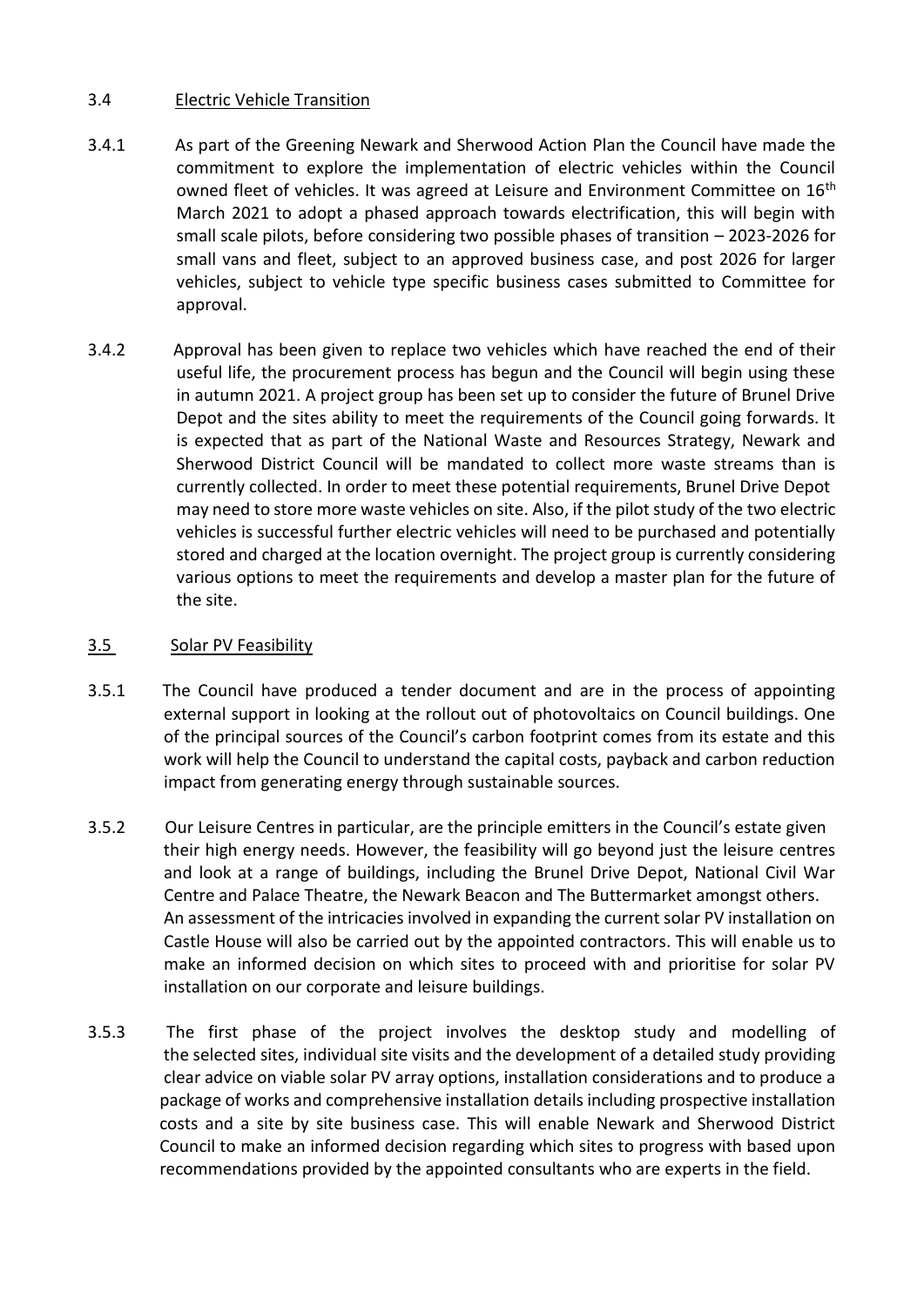3.5.4 The consultant will provide indicative estimated installation costs and payback periods to the Council, this will then be brought back to Policy and Finance Committee for approval for funding for the installation of solar PV on a range of our corporate and leisure buildings. Should the Council wish to progress with the installation then procurement support in the development of a specification document based on design elements from the first phase and project management of the successful installer will be provided by the contractor, ensuring the forecasted benefits from phase one are realised.

# **4.0 Equalities Implications**

4.1 There are no equalities implications envisaged within the projects discussed in this report.

# **5.0 Digital Implications**

5.1 Whilst there has been no digital implications identified there may be associated software requirements once feasibility studies have been completed and have been further explored by Newark and Sherwood District Council. The implications shall be considered as deemed appropriate. Furthermore, the ICT & Digital Services team will work to with the Environmental Policy and Projects Officer to reduce the technology carbon footprint for Newark and Sherwood District Council.

# **6.0 Financial Implications FIN21-22/5770**

| <b>Climate Change</b>                                                                                                                                |           |           |           |           |               |
|------------------------------------------------------------------------------------------------------------------------------------------------------|-----------|-----------|-----------|-----------|---------------|
|                                                                                                                                                      | $21 - 22$ | $22 - 23$ | $23 - 24$ | $24 - 25$ | <b>Totals</b> |
| Current Budget within Capital Programme                                                                                                              | 105,000   | 75,000    | 75,000    | 75,000    | 330,000       |
| <b>Funded by:</b>                                                                                                                                    |           |           |           |           |               |
| Capital Receipts                                                                                                                                     | $\Omega$  | 0         | 75,000    | 75,000    | 150,000       |
| Borrowing                                                                                                                                            | 75,000    | 75,000    | 0         | 0         | 150,000       |
| Capital Reserves                                                                                                                                     | 30,000    | 0         | 0         | 0         | 30,000        |
| <b>Total Funding</b>                                                                                                                                 | 105,000   | 75,000    | 75,000    | 75,000    | 330,000       |
|                                                                                                                                                      |           |           |           |           |               |
| <b>Allocated to Specific Projects</b>                                                                                                                |           |           |           |           |               |
| Solar Panals                                                                                                                                         | 30,000    | 0         | $\Omega$  | 0         | 30,000        |
|                                                                                                                                                      |           |           |           |           |               |
|                                                                                                                                                      |           |           |           |           |               |
| <b>Balance Unallocated</b>                                                                                                                           | 75,000    | 75,000    | 75,000    | 75,000    | 300,000       |
|                                                                                                                                                      |           |           |           |           |               |
| <b>Expenditure to date</b>                                                                                                                           |           |           |           |           | 0             |
| So far only Phase one of the solar feasibility study has been allocated specific funding, a budget of<br>£30,000 has already been allocated to this. |           |           |           |           |               |
| A further report will be provided should the Council decide to progress with Phase 2 of the Solar                                                    |           |           |           |           |               |
| feasibility study which will involve the development of a site specific installation specification                                                   |           |           |           |           |               |

6.1 Current funding agreed for Climate change is set out below: